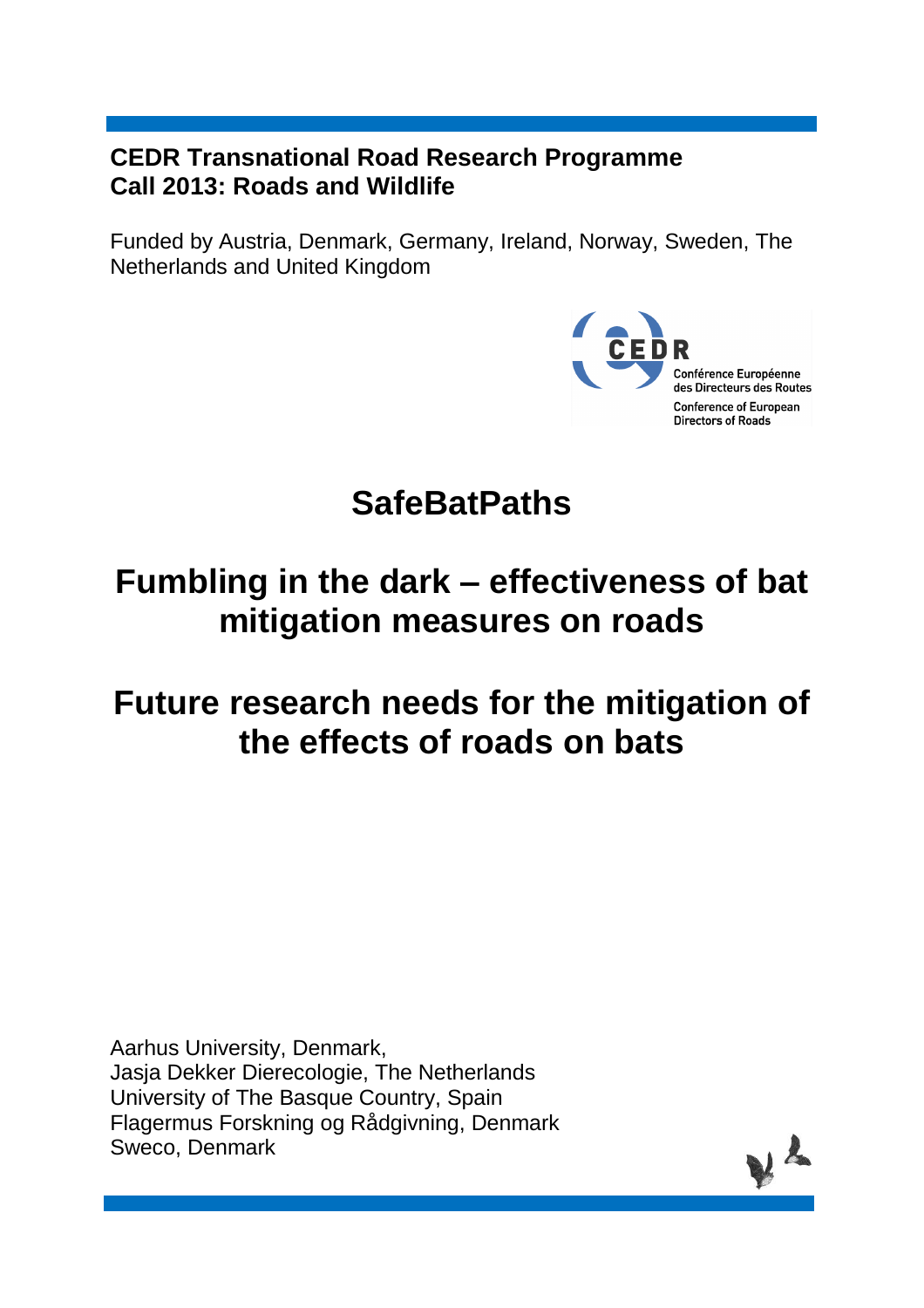## **CEDR Call 2013: Roads and Wildlife**

## **SafeBatPaths**

## **Fumbling in the dark – effectiveness of bat mitigation measures on roads**

## **Future research needs for the mitigation of the effects of roads on bats**

Due date of deliverable: 01/06/2016 Actual submission date: 05/09/2016

Start date of project: 01/09/2014 End date of project: 26/08/2016

### **Authors this deliverable**:

Jasja Dekker, Anna Berthinussen, Elisabeth Ransmayr, Fabio Bontadina, Ferdia Marnell, Grzegorz Apoznański, Jean Matthews, John D. Altringham, Marianne L. Ujvári, Sarah-Jane Phelan, Sébastien Roué, Tomasz Kokurewicz, Ulrich Hüttmeir, Victor Loehr, Viktoria Reiss-Enz, Esben T. Fjederholt, Hans J. Baagøe, Inazio Garin, Julie D. Møller, Lars Dalby, Morten Christensen & Morten Elmeros

PEB Project Manager: Marianne Lund Ujvári

Final version, December 2016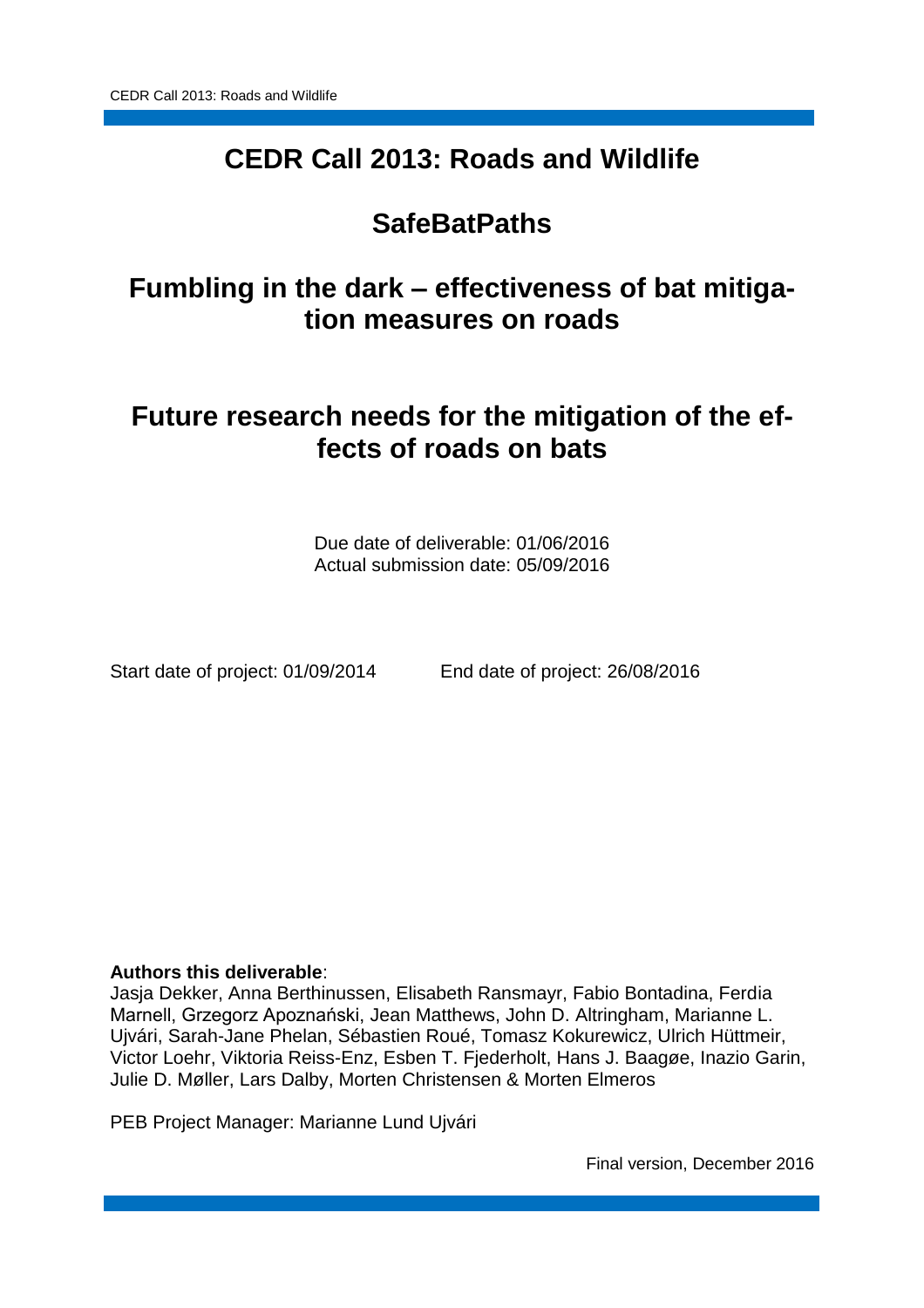### **Table of contents**

| 2.1           |  |
|---------------|--|
| $2.2^{\circ}$ |  |
| 2.3           |  |
| 2.4           |  |
|               |  |
|               |  |
|               |  |
|               |  |

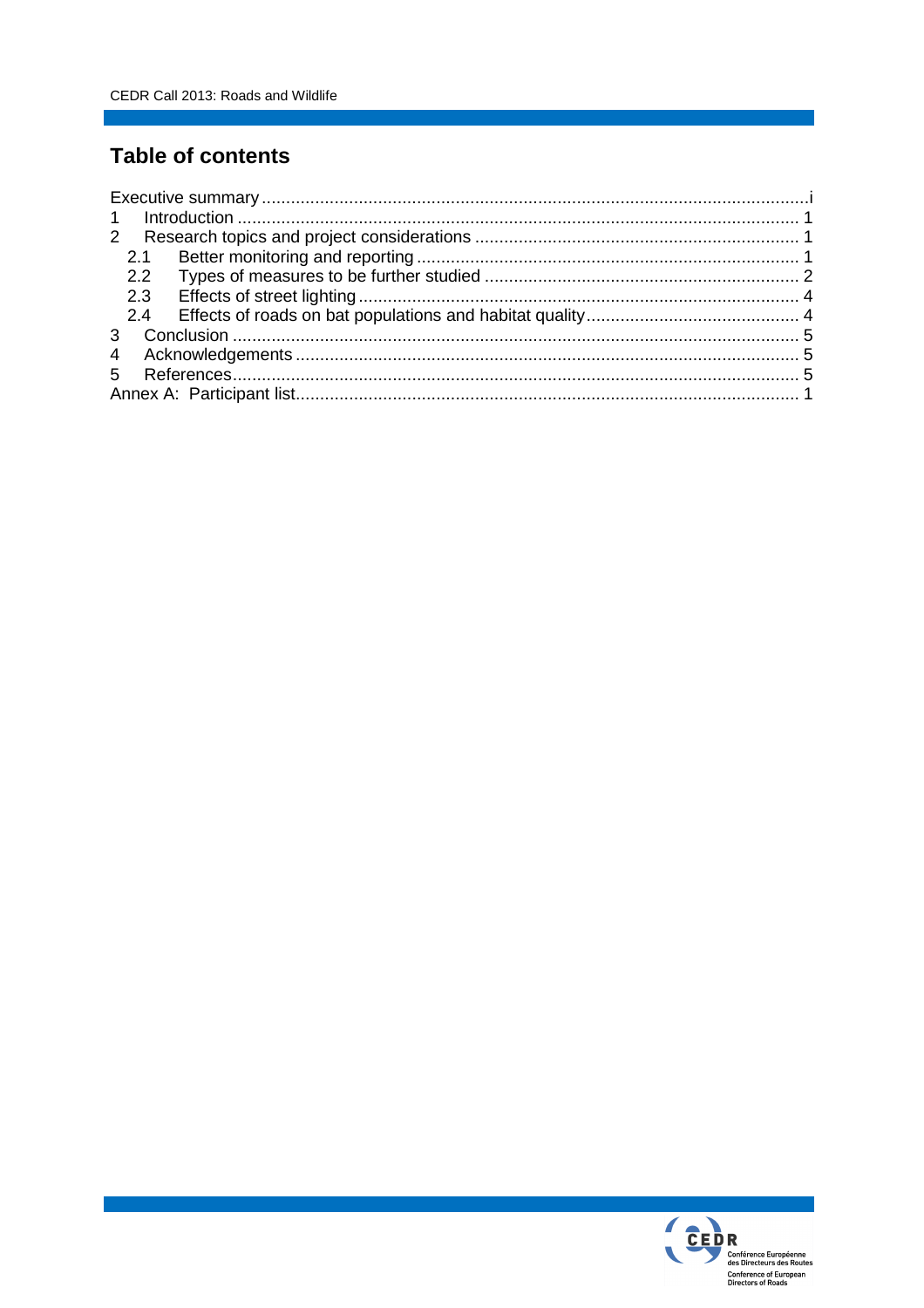### **Executive summary**

The *SafeBatPaths* project held a small workshop at Aarhus University, Kalø in February 2016. The aim of the workshop was to discuss the status of current road mitigation measures, our present knowledge on their effectiveness, future research needs and best practice for bat mitigation strategies.

In this note the four research themes identified at the workshop are presented:

- 1. Monitoring and research projects should focus on estimating the effectiveness of mitigation measures, and not focus solely on their use. There is a need for more consistent methods of measuring, analysing and reporting the studies of the use and effectiveness of mitigation measures to facilitate future meta-analyses.
- 2. There is a need to determine and understand the variability in functionality and effectiveness for some mitigation measures between sites.
- 3. Lighting of roads and mitigation measures may impact their effectiveness, but much is still unclear.
- 4. To improve and plan mitigation schemes more effectively, there is a need to elucidate the effects of roads and mitigation measures at the population levels.

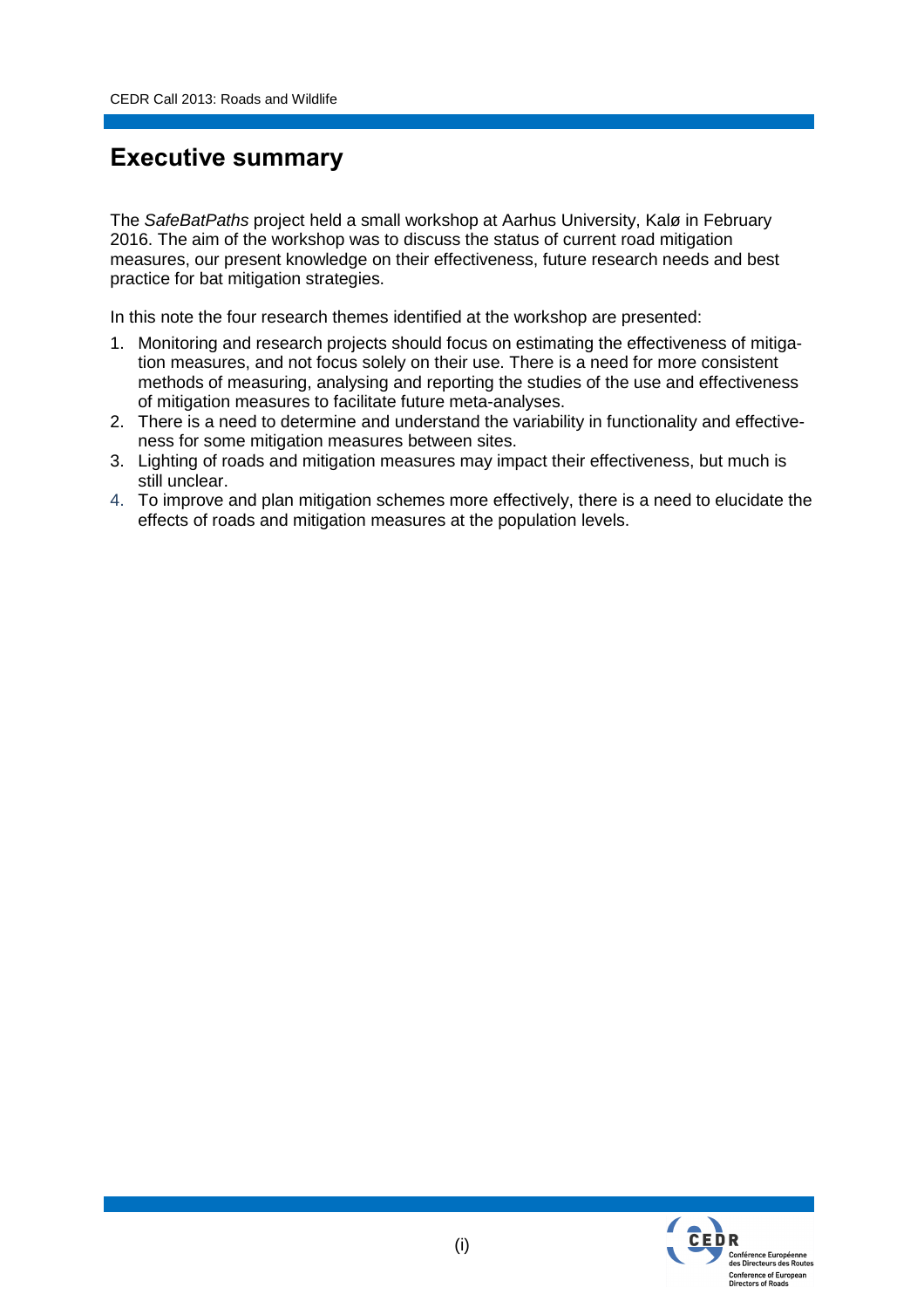## **1 Introduction**

Road mitigation projects targeting bats are undertaken each year in many European countries. As the planning and construction of road schemes may span several years, the accumulation of experience within each country is slow. Furthermore, the present evidence of their effectiveness is limited.

A workshop was held in November 2016 for bat and road experts to combine and exchange experiences accumulated in several countries to achieve better convergence and effectiveness for future road mitigation projects for bats. The workshop was organised as part of a CEDR project that reviewed bat mitigation measures on roads.

Reviews of mitigating measures for bats in the construction or adaptation of infrastructure have shown that there is currently little evidence of the effectiveness of the mitigation strategies (e.g. Berthinussen et al. 2013, Møller et al. 2106). During the workshop on mitigation measures for bats in road construction and maintenance, futures research needs were discussed by experts amongst the workshop participants (Appendix 1).

In this note, these research needs are outlined and discussed in four main themes: monitoring and reporting of effectiveness of mitigation measures, the causes of differences in effectiveness of measures in different situations, the effects of light, and the effects of roads on bat populations.

## **2 Research topics and project considerations**

### *2.1 Better monitoring and reporting*

There is a fundamental need is to improve the way in which mitigation measures are tested. Many uncertain or contradictory results seem to stem from using an inadequate study designs and from unclear or incomplete reporting of the study method, the field situation, or the mitigation measure. If these issues are resolved, research and monitoring efforts may be pooled for better insight and meta-analysis.

### **Measure 'effectiveness' and not 'use'**

Often the functioning of mitigation measures for bats is measured by whether or not bats use the structure. Effective mitigation however only occurs when the number of animals that are using the measure and crossing safely is (much) greater than the number of animals that do not cross, or cross unsafely.

- Research and monitoring of mitigation measures should focus on their effectiveness, and therefore should include control sites, before-after comparisons and/or measurements.
- Preferably more replica of each mitigation type should examined to determine variability between sites.

### **Improve reporting**

There is a need to bring more clarity in reporting. From the current monitoring and research of implemented measures, it is clear that some types of measures work well, while others are not effective or even used. A third group shows variation in use and effectiveness, and it is not always clear why they function in some situations, and not in others.

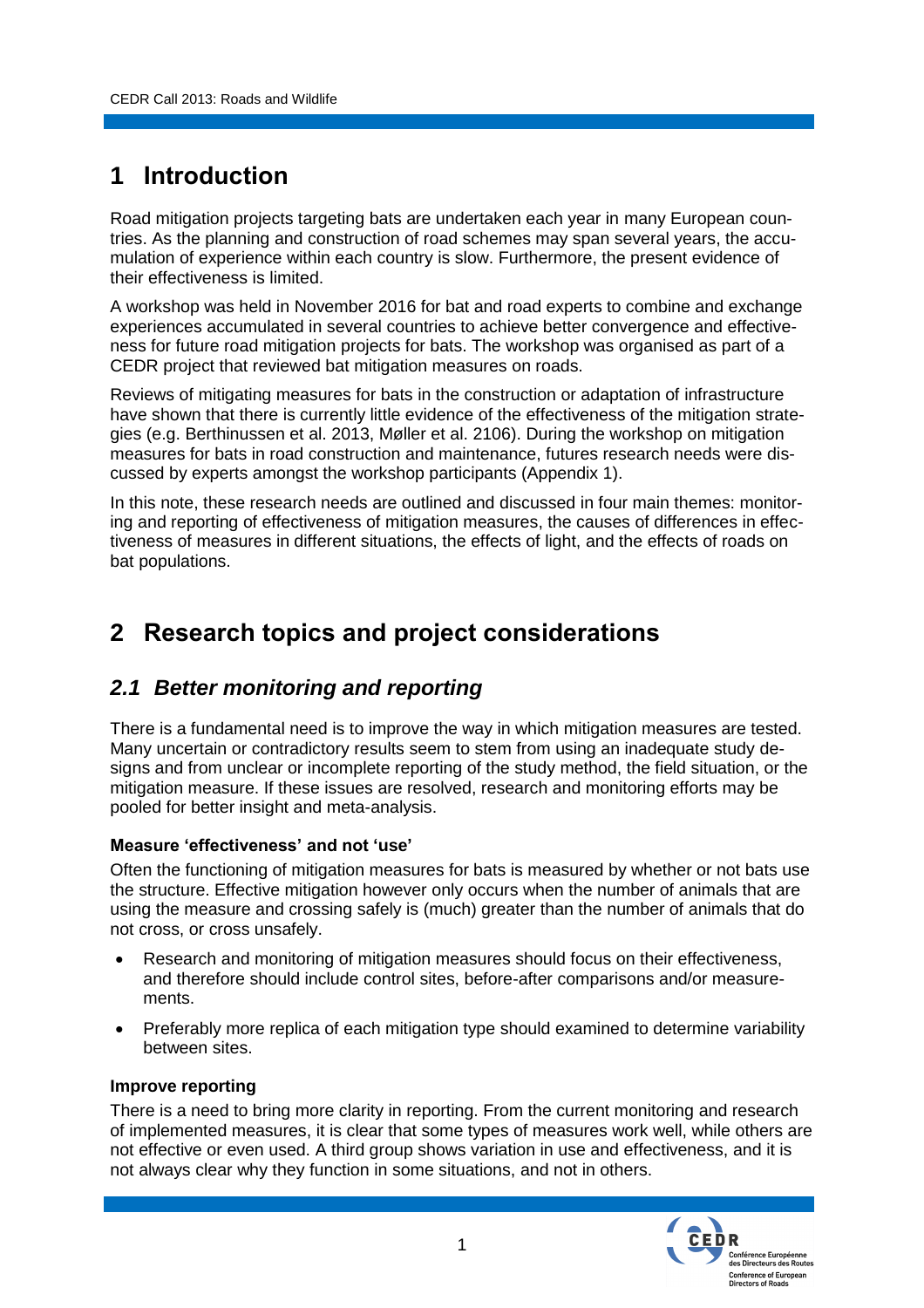Much of the relevant information on the effectiveness and usage of mitigation measure is gathered for EIAs or during post-construction monitoring. Often in such reports, the setting (the road dimensions and layout, the construction activities, the mitigation measure form, dimensions, and location) are assumed to be known by the readers and therefore not described. Secondly, often there is a period of sometimes years between the initial study and description and the implementation phase. Monitoring studies of implemented measures can be very informative with a few minor improvements. A major improvement would involve measuring effectiveness rather than use of the measure and to include a detailed description of the study methods, the quantitative measurements, and the study site.

 We strongly recommend that road authorities request a clear summary in reports of studies they commission that includes explicit metrics of 'success'.

Some of the uncertainties in the knowledge of effectiveness of mitigation measures reflect inconsistencies in the terminology. Measures that seem to be similar in different reports are often totally different. The term "Hop-over" in particular is often used for a broad range of situations, from tall trees on road verges, natural gaps in hedgerows created by a road, to complicated structures and screens guiding the bats across roads above the traffic. Hopovers may also include structures on the central reservation.

Another example is "screens". In some studies, it was unclear whether the screens were to block the bats from entering the road at unsafe heights (parallel to the road), to guide them to mitigation structures (perpendicular to the road), or to try to force the bats to cross the roads above the traffic.

Apart from this, there are a number of sources of variation that are often not explicitly reported: dimensions of measures are not given, and often, the total number of bats using a measure is reported, and not separated into species. A non-exhaustive list of sources of variation:

- the target species for the mitigation;
- − the size of the gap to be crossed;
- − dimensions of the structure;
- connectivity of the structure to flight route or landscape features;
- − season;
- number of years since construction of the mitigation measure.
- In order to do more effective research, we propose that a standard terminology be agreed upon by member states (e.g. as in the COST 341 Handbook and the coming handbook extension) or a *pro forma* description of different mitigation measures be introduced to provide baseline information on mitigation measures.

### *2.2 Types of measures to be further studied*

Some mitigation types are effective, in at least a number of cases. These measure merit further research.

### **Wildlife overpasses**

These structures are reported to be used by crossing and hunting bats often. Use varies however, and it is unclear if the animals are using it for crossing, as a hunting habitat, or both. Often, controls are missing in the studies (e.g. how many bats crossed prior to con-

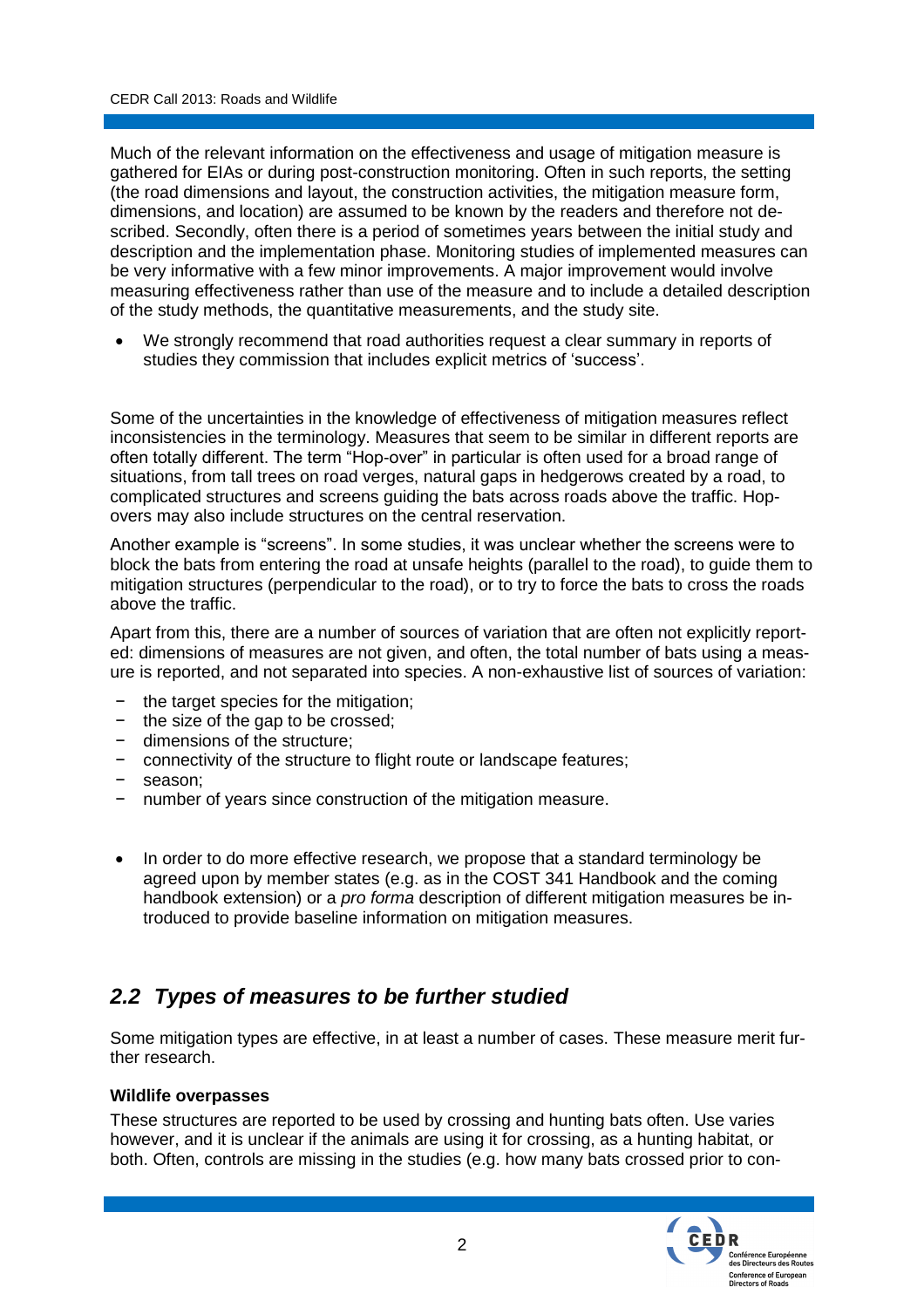struction, how many cross unsafely), as are descriptions of vegetation on the bridges and connectivity to nearby bat habitats in some of the studies. To understand the effectiveness of green bridges, more systematic studies that include controls are needed. Research is also needed on the placement in relation to other bat habitat, the minimum and optimum sizes (width in particular) and the extent and nature of the vegetation and other habitat features (e.g. dead trees) that influence use by bats.

#### **Underpasses**

Underpasses have been shown to be quite effective as mitigation measure for clutteradapted species to maintain commuting routes and road permeability for bats, but further studies on species specific size criteria (minimum height and width, maximum length) for the underpasses and monitoring of effectiveness will make the planning and construction much more cost-effective. Connectivity with nearby bat habitat is also important but often unreported.

Other factors that may affect the effectiveness of underpasses and merit further research include placement of the feature in relation to the original flight path, use of an artificial linear feature to guide bats during the construction phase and types of lighting that can be used in underpasses that may also be used by pedestrians, cyclists or occasional traffic, such as farm vehicles.

#### **Hop-overs**

Hop-overs, defined as trees and/or screens, seem to be used by some bats as anticipated, but the effectiveness is species dependent and variation between sites can be significant. Hop-overs are in fact a very diffuse group of measures and specific details on the site may influence the effectiveness of hop-overs.

- Knowledge on key factors for the effectiveness of hop-overs needs to be determined for various bat species, e.g. gap size, vegetation height and density on the road verges, traffic noise and street lights.
- Also there is a need for a standard terminology which specifically defines hop-overs.

#### **Noise deterrence**

Sound generating asphalt on roads at high-risk sites is an emerging measure. The purpose of the special asphalt is to generate ultrasound to warn approaching bats about an approaching car. Initial studies show some positive potential (ChiroMed 2014), but it is unclear how effective it is in reducing numbers of road-kills, and for which species and at which vehiclespeed range. Also, it is not clear if the method interferes with the road permeability and viability of populations, of bats or other species that hear ultrasound. These need immediate clarification:

- How effectively is the noise warning the bats of approaching cars, i.e. will bats learn to associate noise with danger or habituate? Or will there be habituation?
- If effective, do bats alter their behaviour by changing crossing location or flight height, or does the noise create a barrier?

#### *Speed reduction*

A mitigation measure that is often mentioned in studies of roads and their effects on terrestrial animals is reducing the speed limits for traffic. This measure seems successful in lowering the number of traffic victims in that group, and also in birds, but is untested in bats.

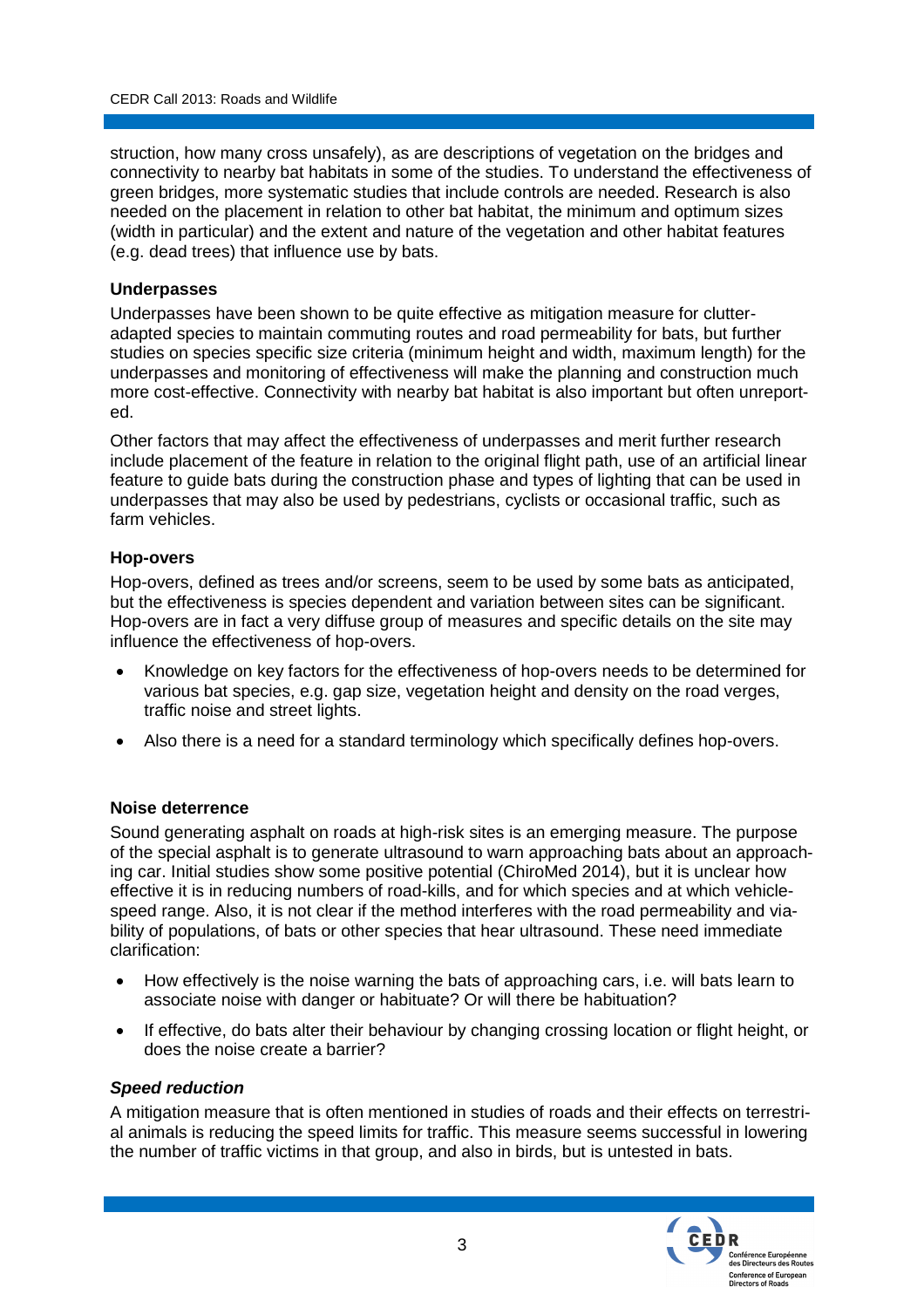Although there are sometimes concerns about the feasibility of implementing speed restrictions (especially on main roads), it is a method that merits more evaluation as a mitigation measure.

### *2.3 Effects of street lighting*

Many roads are lit by artificial lighting to improve traffic safety. The effect of artificial lighting on bats is still an emerging research topic (Rowse et al. 2016, Light on Nature project of NIOO, The Netherlands), but it seems that lighting provides two stimuli to free flying bats: attraction and deterrence. Lighting can attract insects and therefor bats that prey on these insects. Light can deter bats, because they are more visible to predators or due to other, physiological effects. The effects lighting have will depend on the species, and the function the lit landscape has for that species. But it is also dependent on the light source, placement, intensity, part of the road that is lit, switching regime, the light spectrum (attracting insects or not, causing different responses in bats directly), and visibility for the bats. In the context of roads, light may then attract bats to unsafe hunting sites on or close to roads, or might form a barrier making it impossible to cross. Overall, the effect of lighting on bats is complex, and new designs of lighting armatures and different spectra are to be tested.

 To improve mitigation of the effects of roads, it is necessary to understand how different lighting designs affects bats in different situations, how the effects of lights can be mitigated and managed, or to determine if light could be used to deter bats from dangerous situations and guide them to safe crossings.

### *2.4 Effects of roads on bat populations and habitat quality*

### **Mortality rates**

Roads can affect bats by killing individuals and fragmenting habitats. How large these effects are at the population level is not known. It is a complex task to estimate acceptable trafficrelated mortality rates and fragmentation effects of roads for bat populations, but this is technically feasible. However, a general lack of quantitative data on demographic rates, population dynamics, road effects and mitigation measures hampers the application of predictive population and landscape modelling to explicitly predict the most cost-effective mitigation strategy for a road scheme.

Presently, there are only two long-term studies that have addressed the mitigation of a road scheme at the population levels, in Wales and Saxony. Mortality studies are very few, and sensitive to bias due, for example, to carcass removal by scavengers (Prosser et al. 2008, Medinas et al. 2013) or carcasses becoming unrecognizable due to traffic, or carcasses sticking to and being moved by vehicles. Better estimates of road mortalities and other impacts of roads and the mitigation measures on population levels are urgently needed.

- Bat road-related mortality estimates should be corrected for carcass removal rates as is done in studies of wind turbines (Rodrigues, 2015).
- Studies on population density or activity before and after road construction/expansion and before and after mitigation are needed to quantify effects of mitigation on population sizes.

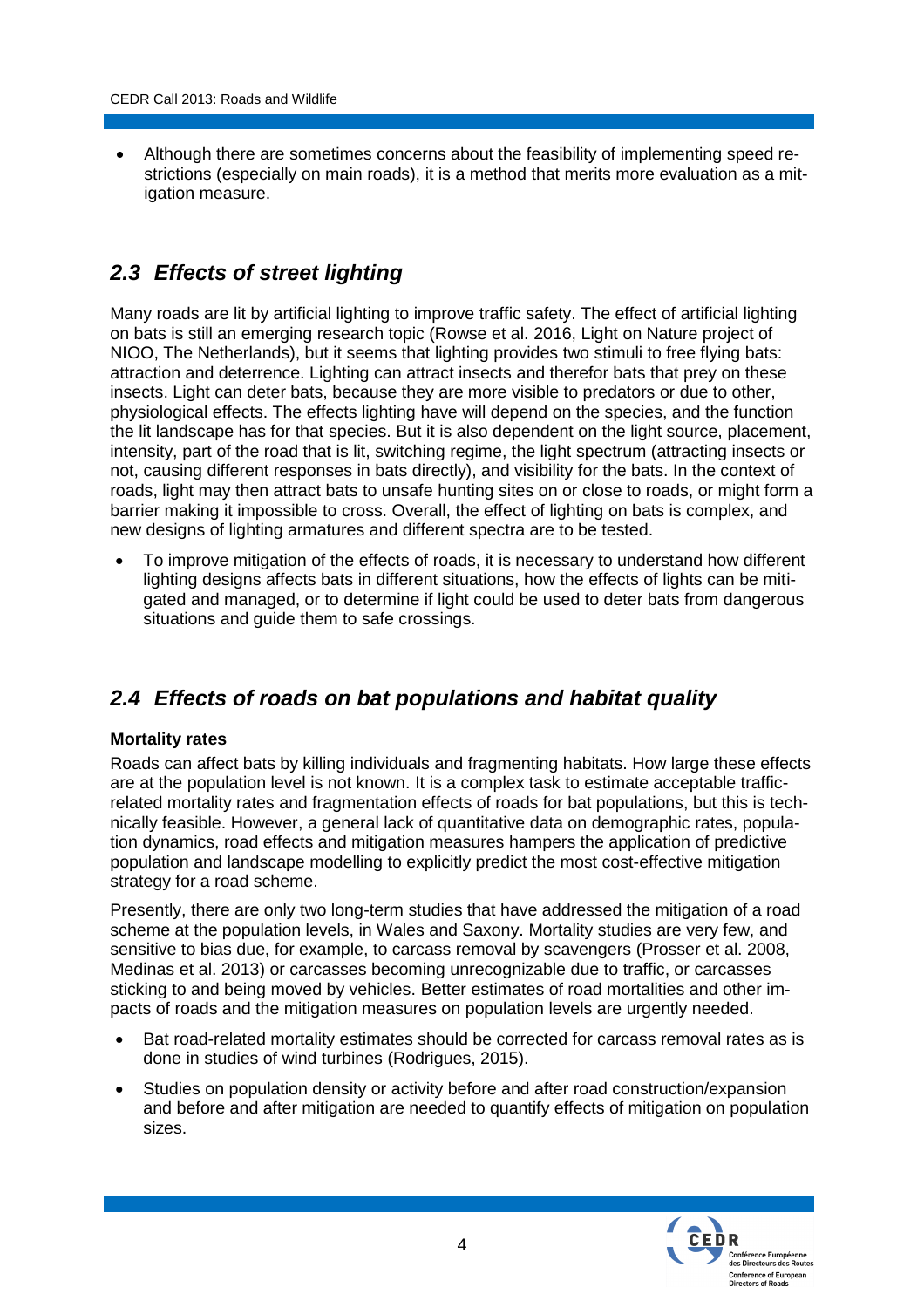### **Habitat quality and bat density**

Research from UK (bat activity) and Denmark (bat box usage) shows that bat activity or bat box usage is lowered up to one kilometre from the roads (Berthinussen & Altringham 2012, 2015; Christensen 2015). This is further than one would expect from the effects of sound or light, as road noise and light levels decrease significantly beyond a few hundred meters of roads.

It is not clear what causes this reduced bat activity/box usage up to 1000m from roads: are populations not roosting close to the road, is it an effect of decreased permeability of the landscape by the road, reduced foraging habitat quality or lowered bat density due to increased mortality for populations close to roads? These effects will often go unnoticed if only presence-absence data are collected in the road transects during the planning process. The 'far reaching' effects must be included in mitigation strategy for roads, but to do that effectively the cause or causes of the decline must be clarified.

## **3 Conclusion**

Mitigating the effects of roads on bats is a topic that has had increasing attention from ecologists and roads constructors in the past 20 years. In those years, many local and even national mitigation attempts have been put in place, and a growing number are being moreeffectively monitored and continually being improved. The data generated will facilitate improved mitigation if study methods (including a focus on the effectiveness of measures) and clarity and availability of reports are improved. New topics such as the effects of light are gaining attention and insight. However, to mitigate the detrimental effects of roads effectively, it is necessary to look at a larger scale, i.e. on the effects roads can have at the population level, and how mitigation measures affect death rates and population status.

## **4 Acknowledgements**

The research presented in this report was produced as part of the CEDR Transnational Road Research Programme: Roads & Wildlife. The funding provided for the research by the national road administrations of Austria, Denmark, Germany, Ireland, Norway, Sweden, The Netherlands and United Kingdom.

## **5 References**

Bafaluy JJ 2000. Mortandad de murciélagos por atropello encarreteras del sur de la provincia de Huesca.galemys 12, pp. 15-23.

Berthinussen A & Altringham J 2012. The effect of a major road on bat activity and diversity. Journal of Applied Ecology 49, pp. 82-89.

Berthinussen A, Richardson OC & Altringham J 2013. Bat Conservation. Global evidence for the effects of interventions. Synopses of Conservation Evidence, Volume 5.

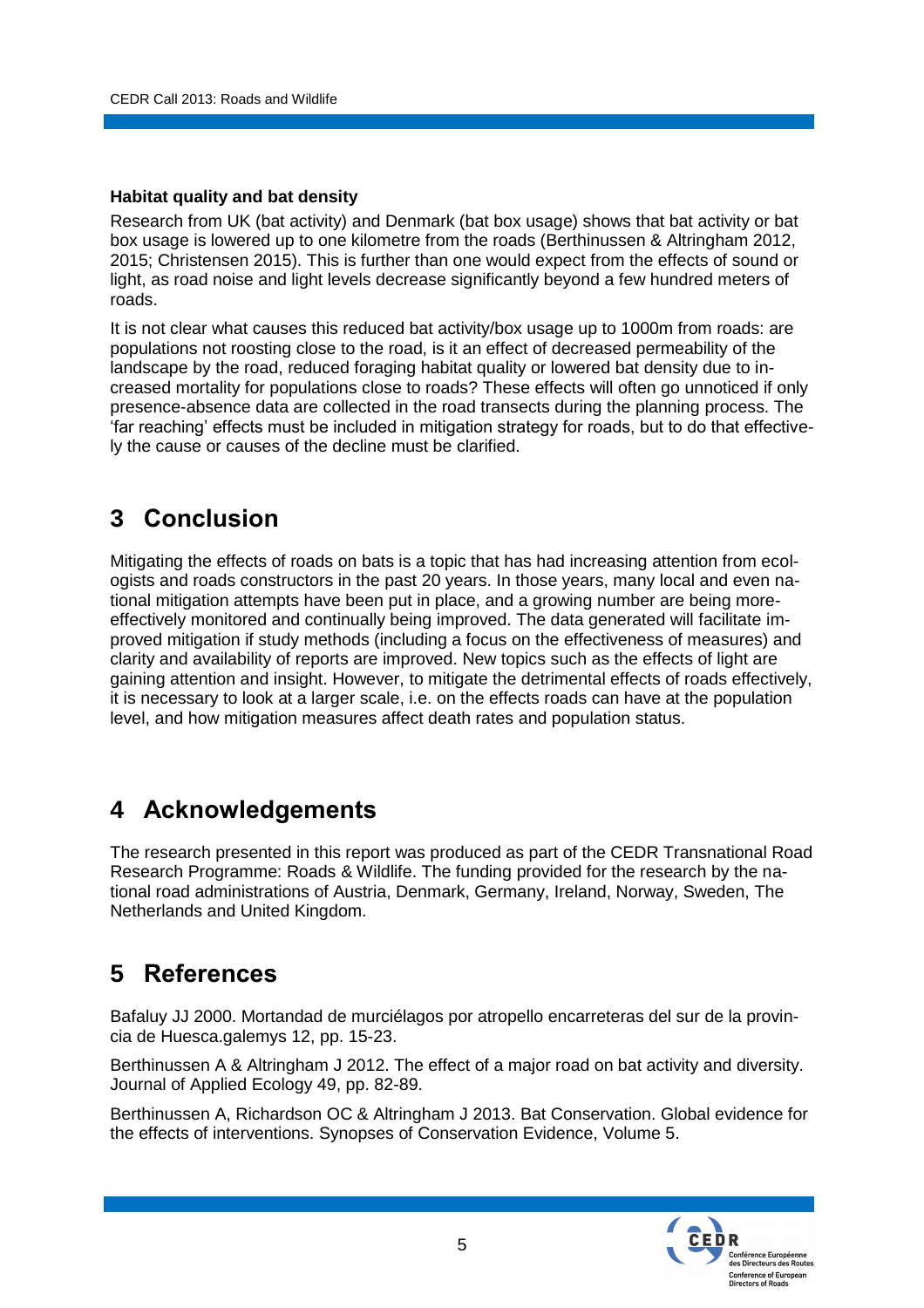Berthinussen A & Altringham J 2015. Development of a cost-effective method for monitoring the effectiveness of mitigation for bats crossing linear transport infrastructures. Defra Research Project WC1060.

ChiroMed 2014. Technical Guide No. 1. Systems to help with the crossing of roads. Camargue Regional Nature Park. Available from www.lifechiromed.fr [10/01/2016].

Christensen M 2015. Overvågning af flagermuskasser - undersøgelse af kassers anvendelighed som afværgeforanstaltning og habitatforbedrende tiltag. Grontmij A/S, Glostrup.

Medinas D, Marques JT & Mira A 2013. Assessing road effects on bats: the role of landscape, road features, and bat activity on road-kills. Ecological Research 28, pp. 227-237.

Gaisler J, Rehak Z & Bartonicka T 2009. Bat casualties by road traffic (Brno-Vienna). Acta Theriologica 54, pp. 147-155.

Lesiński G, Sikora A & Olszewski A 2011. Bat casualties on a road crossing mosaic landscape. European Journal Wildlife Research 57, pp. 217-223.

Prosser P, Nattrass C, Prosser C 2008. Rate of removal of bird carcasses in arable farmland by predators and scavengers. Ecotoxicology and Environmental Safety 71, pp. 601–608.

L. Rodrigues,, L. Bach,, M J. Dubourg-Savage,, Branko Karapandža, D. Kovac, T. Kervyn, J. Dekker, A. Kepel, P. Bach, J. Collins, C. Harbusch, K. Park, B. Micevski & J. Minderman, 2015. Guidelines for consideration of bats in wind farm projects –revision. Eurobats Publication Series No.6. Eurobats, Bonn.

Rowse EG, Lewanzik D, Stone EL, Harris S & Jones G 2016. Dark matters: the effects of artificial lighting on bats. In: Voigt CC & Kingston T (eds.): Bats in the Anthropocene: Conservation of Bats in a Changing World. Springer Open. DOI 10.1007/978-3-319-25220-9.